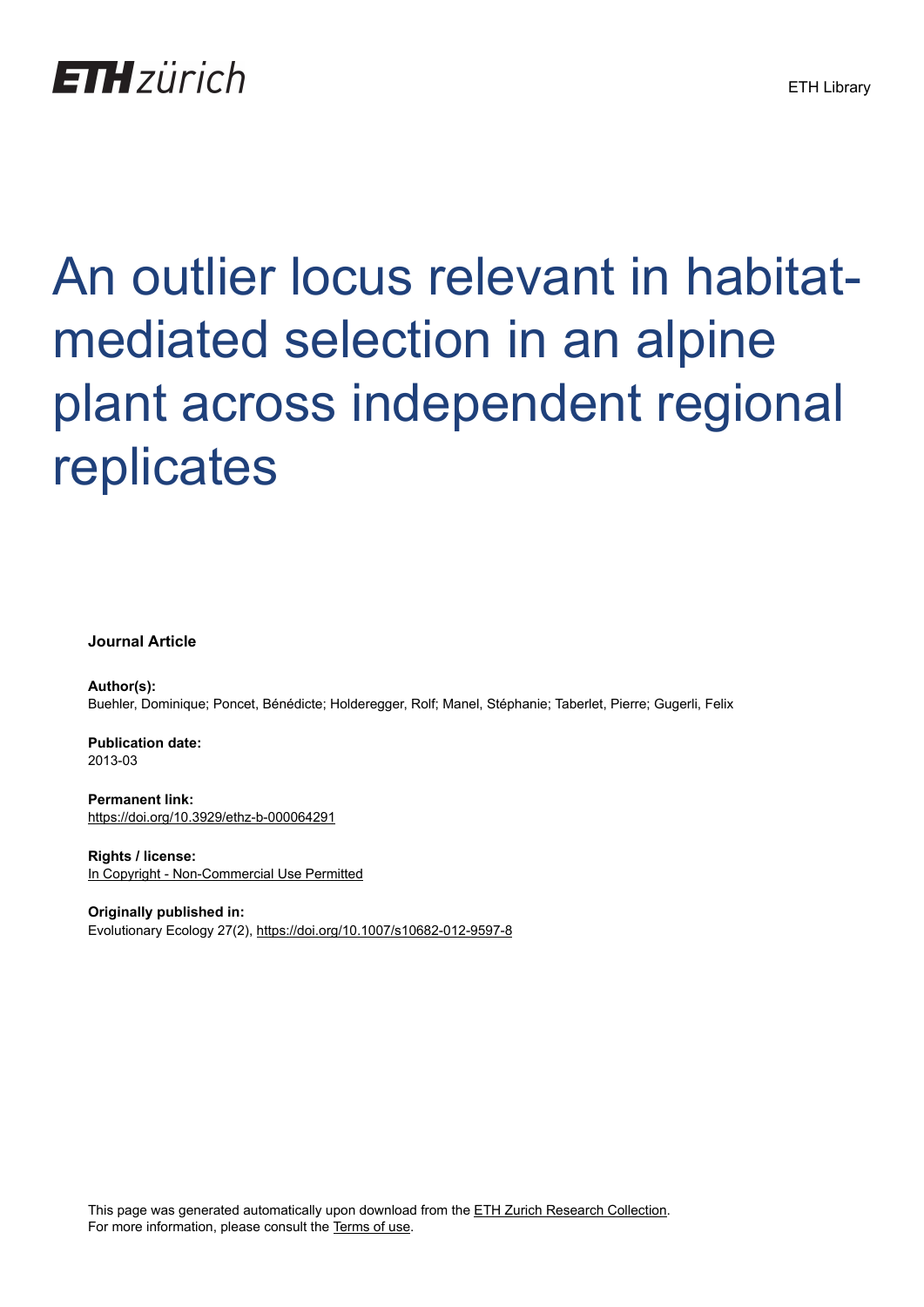ORIGINAL PAPER

### An outlier locus relevant in habitat-mediated selection in an alpine plant across independent regional replicates

Dominique Buehler · Bénédicte N. Poncet · Rolf Holderegger · Stéphanie Manel • Pierre Taberlet • Felix Gugerli

Received: 6 July 2011 / Accepted: 20 July 2012 / Published online: 17 August 2012 - Springer Science+Business Media B.V. 2012

Abstract Habitat types can induce genetic responses in species and may drive adaptive differentiation and evolutionary divergence of populations. In this study, we aimed at detecting loci indicative of adaptation for different habitat types in the alpine plant Arabis alpina. We used a dataset consisting of A. alpina plants collected in scree, nutrient-rich and moist habitat types in two independent regional replicates of the European Alps (the Swiss and French Alps). Genome scans resulting in 825 amplified fragment length polymorphisms (AFLPs) followed by outlier analysis, i.e. looking for excessive differentiation between habitat types, after accounting for heterozygosity and population structure, was used to detect loci under divergent selection for habitat type within and across the alpine regions. The outlier analyses resulted in the detection of a consistent single outlier locus, which showed a higher fragment frequency in moist compared to the other habitat types in both alpine regions. In addition, a posteriori tests for hierarchical population structuring in the dataset did not detect signals confounding selection at this locus (i.e. signals of regional population structure). Thus, we consider this locus indicative of habitat-mediated selection, and we subsequently sequence-characterized and compared it to the *Arabidopsis* genome. The sequence was found to be a putative homologue to the SIT4 phosphatase-associated family protein. The detection of this locus in two alpine regions and the availability of its

Electronic supplementary material The online version of this article (doi[:10.1007/s10682-012-9597-8\)](http://dx.doi.org/10.1007/s10682-012-9597-8) contains supplementary material, which is available to authorized users.

D. Buehler · R. Holderegger · F. Gugerli (⊠)

WSL Swiss Federal Research Institute, Zürcherstrasse 111, 8903 Birmensdorf, Switzerland e-mail: felix.gugerli@wsl.ch

D. Buehler - R. Holderegger Department of Environmental Sciences, ETH Zürich, Universitätsstrasse 16, 8092 Zürich, Switzerland

B. N. Poncet - S. Manel - P. Taberlet Laboratoire d'Écologie Alpine (LECA), CNRS UMR 5553, Université Joseph Fourier, BP 53, 2233 Rue de la Piscine, 38041 Grenoble cedex 9, France

S. Manel

UMR 151 UP/IRD, Laboratoire Population–Environnement Développement, Université Aix-Marseille, 3, place Victor Hugo, 13331 Marseille cedex 3, France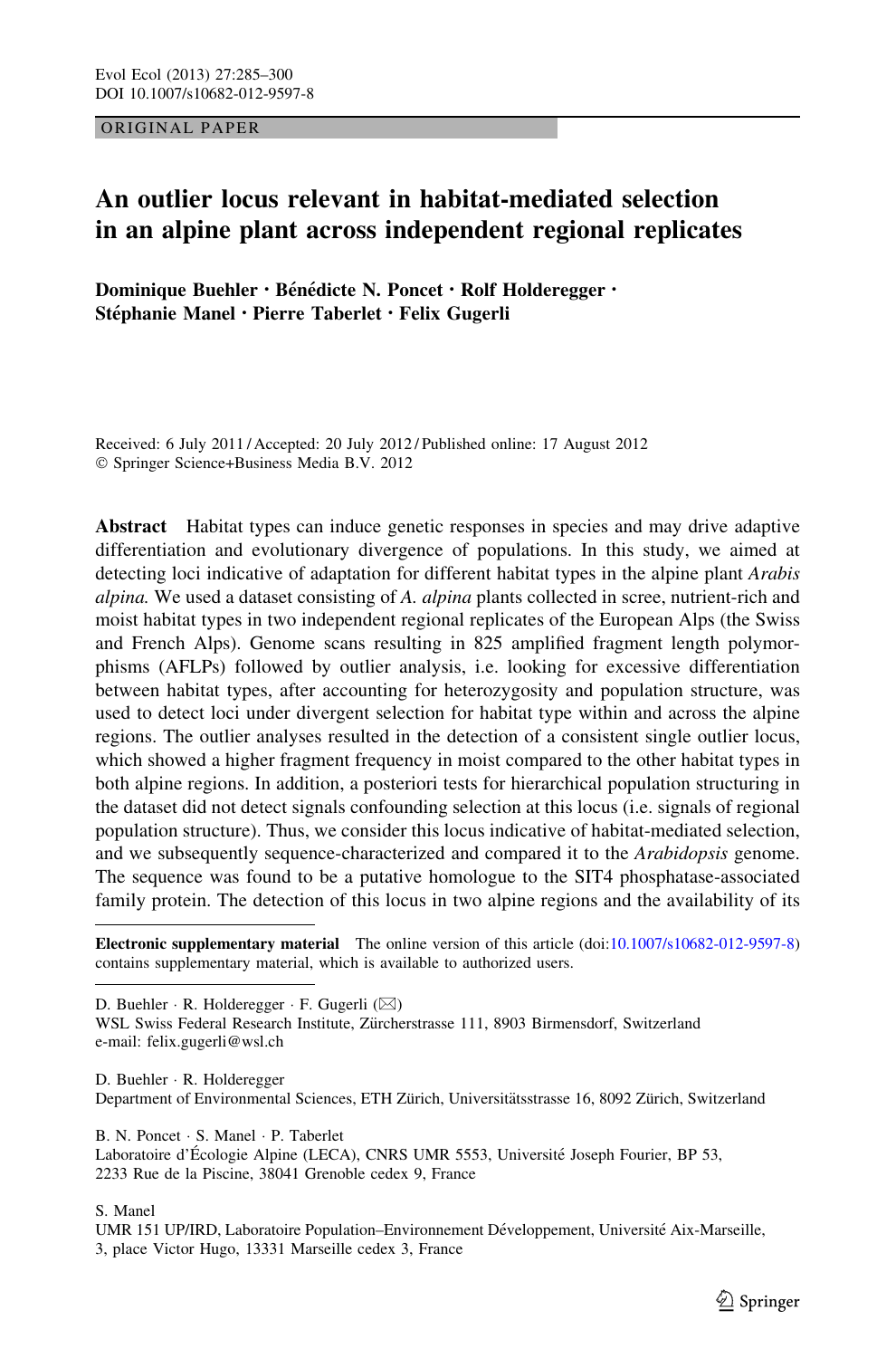genome sequence make this locus a strong candidate worth further exploration in the habitat-mediated selection and genetic adaptation of natural populations in the alpine plant A. alpina.

Keywords Adaptation · Arabis alpina · Genome scan · Habitat type · Natural selection · Outlier analysis

#### Introduction

The genetic response of a species to its local environment and to different habitat types is of great importance in evolution. Once adapted to different habitat types, populations of a species may experience reduced gene flow. For instance, this could be a consequence of limited pollen movement resulting from phenological shifts and subsequently weak gene flow that is unable to overcome local adaptation (Rieseberg and Willis [2007](#page-15-0); Sobel et al. [2009\)](#page-16-0). This process may ultimately cause the accumulation of genetic differences and potentially result in evolutionary divergence of ecotypes (Rieseberg and Willis [2007](#page-15-0)). Thus, habitat types have been recognized as important drivers of adaptive differentiation and genomic population divergence. For example, the marine gastropod *Littorina saxatilis* has been shown to harbour particular loci which are under divergent selection for contrasting habitat types along coastal gradients (Galindo et al. [2011](#page-15-0); Wilding et al. [2001](#page-16-0)). Likewise, strong adaptation to soil type has been detected in Arabidopsis lyrata by mapping candidate mutations showing serpentine soil-mediated selection (Turner et al. [2010\)](#page-16-0). However, especially in natural populations of non-model organisms, it remains a major challenge to identify genes and genomic regions underlying adaptive traits (Alonso-Blanco et al. [2009\)](#page-14-0), such as those involved in adaptation to habitat types.

Genome scans followed by outlier analysis are seen as a major method to improve our understanding of the genetic basis of adaptation (Sgrò et al. [2011](#page-16-0); Storz [2005](#page-16-0)). Outlier analysis is of particular use in non-model organisms since a priori information on the genomic background of the study species is not necessary (Storz [2005](#page-16-0); Vasemagi and Primmer [2005\)](#page-16-0). Instead, hundreds to thousands of usually anonymous genetic markers are genotyped for each sampled individual (Beaumont and Nichols [1996\)](#page-14-0), and loci that show a higher or lower differentiation than expected under neutrality are detected as outlier loci indicative of divergent or balancing selection, respectively (Luikart et al. [2003;](#page-15-0) Storz [2005;](#page-16-0) Vasemagi and Primmer  $2005$ ). These outlier loci are either directly located in adaptive genes or, more likely, they are only linked to genes and genomic regions under selection (Nosil et al. [2009\)](#page-15-0). Thus far, a large number of outlier loci, largely those indicative of divergent selection, have been identified across a wide range of organisms and study questions (reviewed in Holderegger et al. [2008](#page-15-0); Vasemägi and Primmer [2005](#page-16-0)). However, the sequences underlying outlier loci detected on the basis of anonymous markers such as amplified fragment length polymorphisms (AFLPs) have rarely been characterized (but see Minder and Widmer [2008](#page-15-0); Wood et al. [2008](#page-16-0)), although this is an important next step in identifying genes under adaptive selection in non-model species.

The adaptive signal of outlier loci (i.e. especially high population divergence) should be caused by environmental selection. However, historical and demographical processes may induce substantial spatial genetic structure (e.g. bottlenecks, range expansion, admixture zones) and can thus be confounded with the signal of adaptation at outlier loci (Robertson [1975;](#page-15-0) Schlötterer [2003](#page-16-0)). Outlier analysis tends to underestimate these demographical effects, which increases the number of false positives (Excoffier et al. [2009](#page-15-0); Hofer et al. 2009).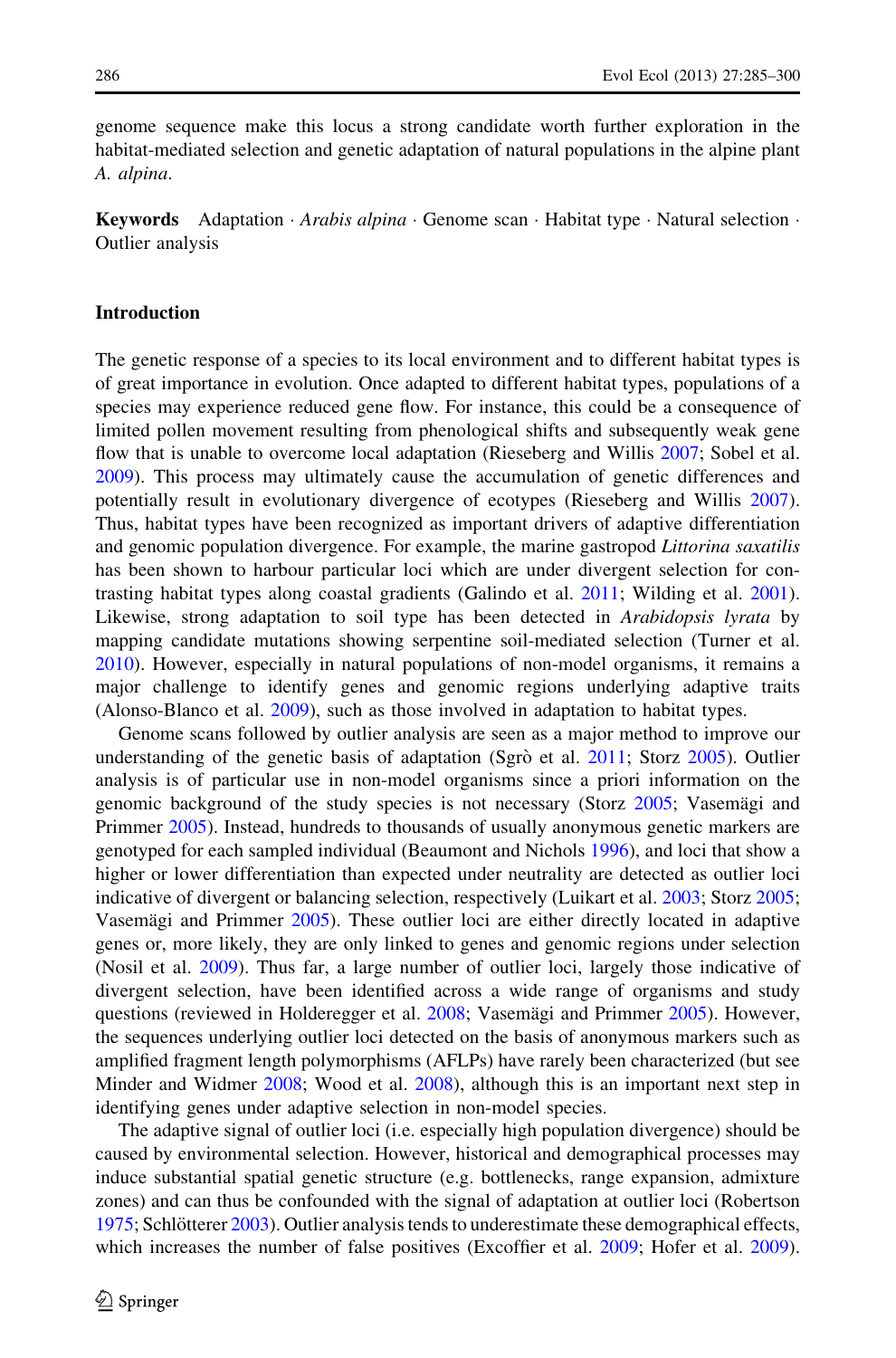Large-scale population genetic structure is found in alpine ecosystems since populations diverged in isolation during glacial periods and subsequently came into secondary contact through re-expansion (Alvarez et al. [2009;](#page-14-0) Körner [2003;](#page-15-0) Schönswetter et al. [2005;](#page-16-0) Thiel-Egenter et al. [2011](#page-16-0)). Under such circumstances, limiting confounding effects on signals of divergent selection and detecting real outlier loci remains challenging, but can be achieved by accounting for hierarchical population structure (Excoffier et al. [2009](#page-14-0)). Moreover, studying independent regional replicates may reduce confounding signals and restrict confidence to outlier loci detected across regions (e.g. Manel et al. [2010b](#page-15-0); Poncet et al. [2010\)](#page-15-0). This is based on the reasoning that neutral historical or demographical processes would not create the same genetic pattern across independent replicates. Thus, replicated regional sampling as in the present study has been advocated (Holderegger et al. [2010\)](#page-15-0) to help eliminating potentially false positives, i.e. giving more confidence in those loci identified as outliers.

We studied the alpine plant Arabis alpina L. (Brassicaceae), which occurs in distinct habitat types, namely (1) scree, (2) nutrient-rich and (3) moist habitats, across two alpine regions in the Swiss and French Alps. A previous study used the same genome scan dataset to search for loci involved in the general response of A. alpina to different environmental variables related to temperature, precipitation and topography with regression analysis (Poncet et al. [2010\)](#page-15-0). In turn, our objective in the present study was to analyze the dataset using outlier analysis to detect specific genomic regions involved in genetic adaptation to different habitat types as classified a priori. A. *alpina* has recently become a thoroughly studied plant species for ecological and population genetic aspects (Ansell et al. [2008;](#page-14-0) Assefa et al. [2007](#page-14-0); Buehler et al. [2012](#page-14-0); Manel et al. [2010b](#page-15-0); Poncet et al. [2010;](#page-15-0) Tedder et al. [2011;](#page-16-0) Wang et al. [2009\)](#page-16-0), which makes is a suitable organism to inquire about the genetic basis of local adaptation. Moreover, incorporating adaptive responses in species distribution models will help improving scenarios of future vegetation under the perspective of global change (Jay et al. [2012](#page-15-0) and references therein).

The strategy of this study was to detect outlier loci by grouping individuals from all sampling locations according to the three habitat types in which they were collected. We then performed outlier analyses using these three habitat type groupings. Our expectation was to detect outlier loci which occur both within and across the alpine regions and to detect consistent patterns of allele frequencies among habitat types at these loci in both regions. Furthermore, we tested for patterns of hierarchical population structure to avoid loci potentially affected by demographic processes. Finally, we characterized the molecular basis of the most consistent outlier locus and compared it to the whole-genome information of the model species Arabidopsis thaliana and its relatives.

#### Materials and methods

Study species, study area and AFLP genotyping

The alpine rock-cress A. *alpina* L. (Brassicaceae) is a perennial rosette herb. It has a broad distribution ranging from the amphi-atlantic region to the European mountain system (Koch et al. [2006\)](#page-15-0). In the European Alps, A. alpina grows between 400 m and 3,200 m a.s.l. on calcareous substrates in various open habitats (Titz [1971](#page-16-0)). It reproduces sexually, presumably with a substantial rate of inbreeding (Ansell et al. [2008;](#page-14-0) Buehler et al. [2012](#page-14-0)), or vegetatively via stolons (Schultze-Motel [1986\)](#page-16-0). A. alpina is a wild relative of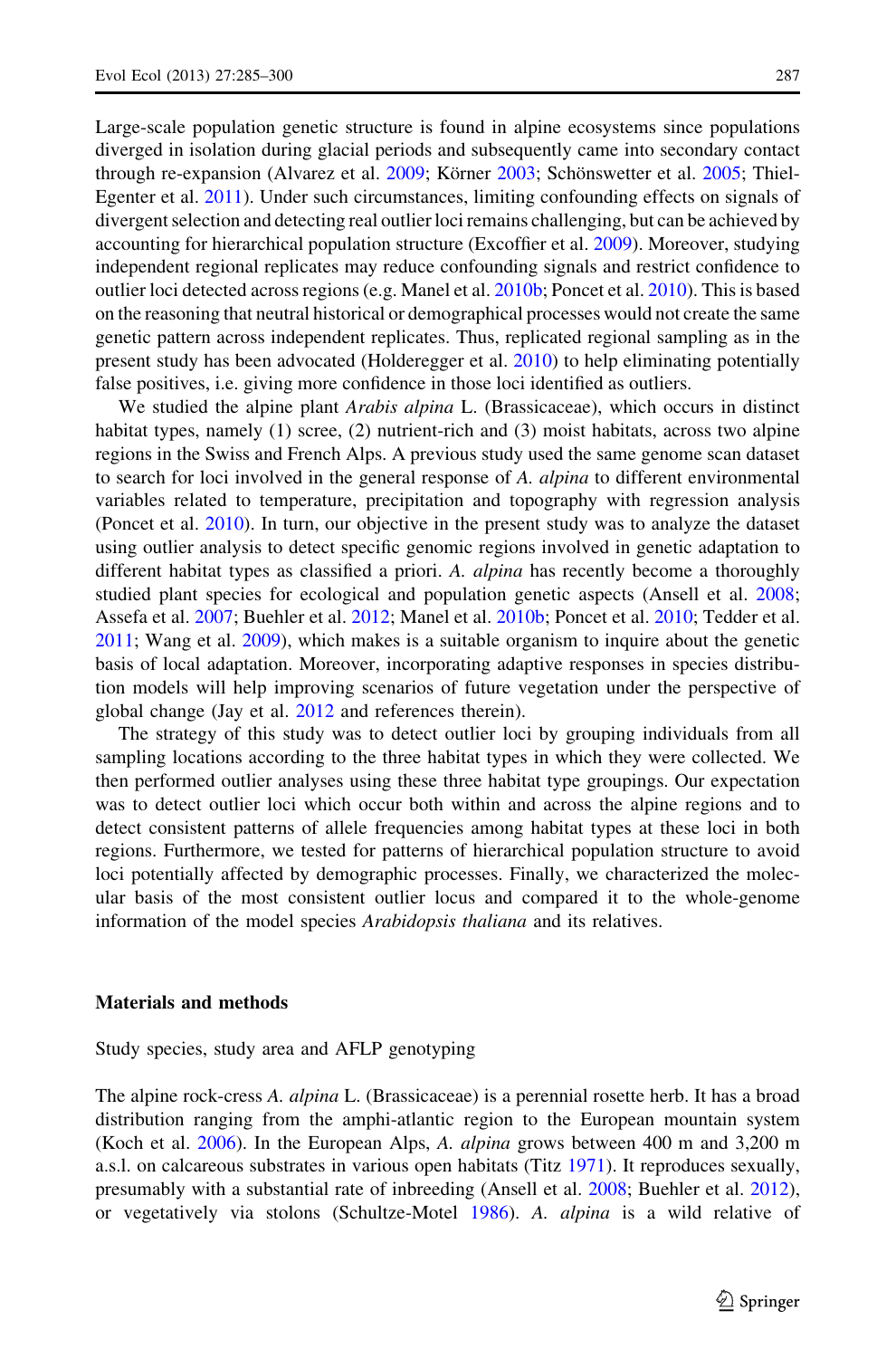<span id="page-4-0"></span>A. thaliana for which whole-genome sequence information is available (The Arabidopsis Initiative [2000](#page-16-0)).

We used an existing AFLP dataset on A. alpina (Herrmann et al. [2010](#page-15-0); Poncet et al. [2010\)](#page-15-0). Samples from 192 sites in two regions (i.e. Swiss and French Alps) were collected at elevations ranging from 440 m to 3,133 m a.s.l. in summer 2006 (Fig. 1). Samples originated from three distinct habitat types: scree, nutrient-rich and moist (Table [1](#page-5-0)). Scree habitats are found in large scree fields that are dynamic, dry or with irregular water availability and low humus content. The nutrient-rich habitat is characterized by high nutrient content and is naturally found in the alpine ecosystem under exposed rocks and along ridges frequently visited by wild animals, recognized by unusually rich vegetation and respective indicator species. Nutrient-rich habitats also occur at anthropogenically influenced sites such as alpine pastures near cattle farms. The moist habitat is defined by high water availability and high humus content, it is mostly found along small streams. At each sampling location, fresh leaf material was collected from three to nine individuals and immediately dried in silica gel.

Initially, 2386 AFLP loci were genotyped with 19 primer/enzyme combinations (Herrmann et al. [2010;](#page-15-0) Poncet et al. [2010](#page-15-0)). AFLP loci were automatically selected according to the stringent procedure implemented in SCANAFLP (Herrmann et al. [2010](#page-15-0)). AFLP loci with low reproducibility or minor polymorphisms (i.e.  $\lt$ 3 individuals with a different presence/absence score than all other samples) were discarded. The final dataset consisted of 825 polymorphic loci in 634 individuals. Poncet et al. ([2010\)](#page-15-0) detected linkage disequilibrium for only 3.5 % of locus pairs.



Fig. 1 Map showing the 192 sampling locations of A. alpina in the two study regions, the French and the Swiss Alps. Different symbols represent structure clusters (Falush et al. [2003](#page-14-0), [2007;](#page-14-0) Pritchard et al. [2000\)](#page-15-0) of the sampling locations within the Swiss and French Alps, as calculated from our dataset. Habitat types are given by different shading (scree: black; nutrient-rich: grey; moist: white)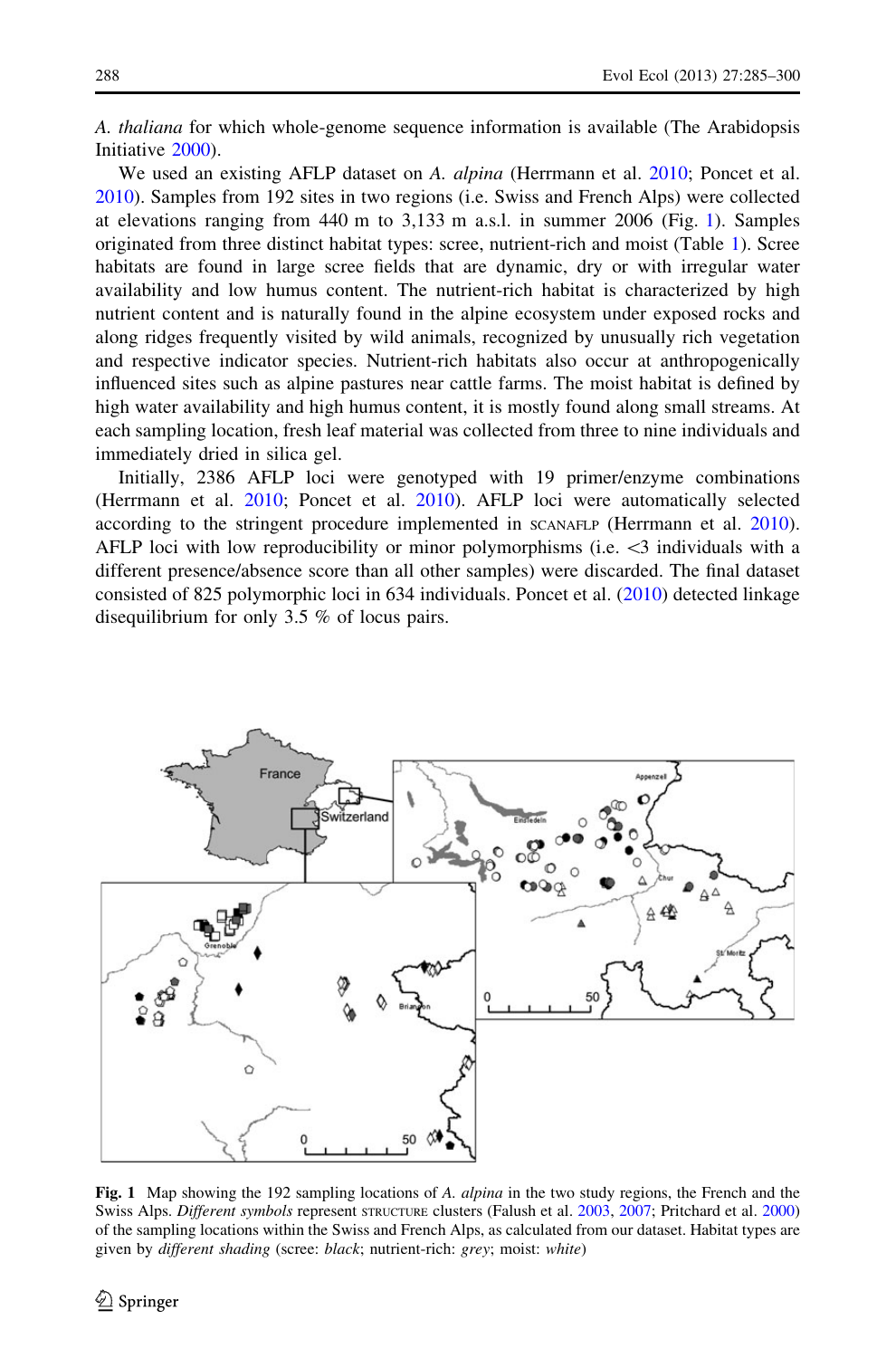|                    | L   | Number of individuals |               |       |  |  |
|--------------------|-----|-----------------------|---------------|-------|--|--|
|                    |     | Scree                 | Nutrient-rich | Moist |  |  |
| Swiss Alps         | 443 | 177                   | 96            | 71    |  |  |
| French Alps        | 503 | 236                   | 30            | 36    |  |  |
| Cumulative dataset | 523 | 413                   | 126           | 107   |  |  |

<span id="page-5-0"></span>Table 1 Number of AFLP loci (L) and individuals of A. alpina collected for each habitat type (scree, nutrient-rich and moist) used in three analyses of the Swiss Alps, the French Alps and the cumulative dataset (i.e. the Swiss and French Alps combined)

Outlier detection for habitat type

To detect outlier loci, we searched for loci that exhibited higher genetic differentiation (i.e. divergent selection) among the three habitat types than expected under neutrality with the program DFDIST (Beaumont and Balding [2004](#page-14-0); Beaumont and Nichols [1996](#page-14-0)). DFDIST uses coalescent simulation under Wright's [\(1951](#page-16-0)) symmetrical island model. A neutral distribution of  $F_{ST}$  values, i.e. genetic differentiation between habitat types using the method of Weir and Cockerham [\(1984\)](#page-16-0), is generated conditional on expected heterozygosity  $(H_e)$  and based on thousands of simulated loci with a trimmed mean  $F_{ST}$  identical to the mean empirical  $F_{ST}$ . This null distribution is used to separate outlier loci from neutral loci based on confidence intervals. For each analysis, DFDIST was configured to generate 50,000 loci and  $N_e$  was set to 1,000. We designated those loci as outliers which had an observed  $F_{ST}$  value higher than the upper confidence limit ( $P = 0.05$ ).

We first performed the above DFDIST analysis for habitat types separately in the Swiss and French Alps, and secondly in the cumulative dataset combining the samples from the two alpine regions. The number of loci used as well as the number of individuals per habitat type in the Swiss and French Alps and in total are given in Table 1. We considered loci to be consistent outlier loci for habitat type if they were identified in both regions and in the cumulative analysis.

Identification of hierarchical population structure

In order to detect hierarchical population genetic structure, hereafter refered as population structure, we first applied the Bayesian clustering in STRUCTURE v2.3.1 modified for dominant data (Falush et al. [2003](#page-14-0), [2007;](#page-14-0) Pritchard et al. [2000\)](#page-15-0). A previous analysis by Poncet et al. ([2010\)](#page-15-0) detected two clusters in the whole dataset ( $F_{ST} = 0.1652$ ), namely the Swiss and the French Alps. Based on this observation, we considered the Swiss Alps and the French Alps to represent two independent regional replicates. We thus performed  $srRUC-$ TURE analyses separately for each of the two alpine regions to detect population structure within these regions. Each sampling location per region was associated with any of the large-scale genetic clusters detected in a previous study with an independent dataset (Alvarez et al. [2009](#page-14-0)). In case a sampling location occurred in an area of mixed cluster membership in Alvarez et al. ([2009\)](#page-14-0), all individuals of such a location were given a LOCPRIOR that matched the cluster with the highest assignment probability in the adjacent sampling locations of Alvarez et al. ([2009\)](#page-14-0). We then used this prior grouping within regions for the LOCPRIOR function in STRUCTURE (Hubisz et al. [2009\)](#page-15-0). Individuals were then clustered into K discrete clusters  $(K = 1-6)$  with the admixture model. We performed three independent runs for each  $K$ , with a burn-in period of 50,000 cycles and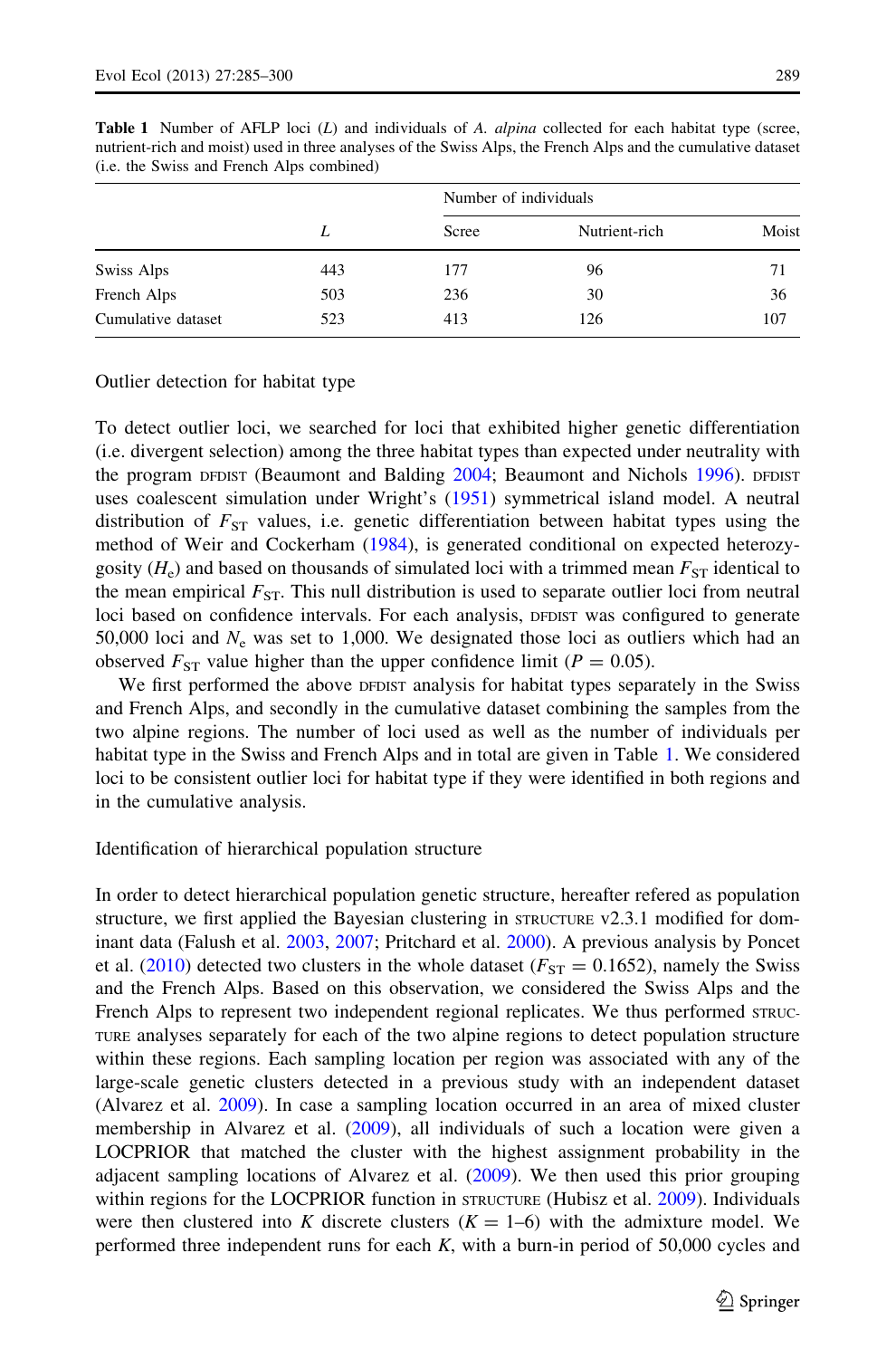50,000 Markov Chain Monte Carlo replications, which was sufficient to give convergent results. Using no location prior or taking the coordinates of each sampling location instead of grouping according to Alvarez et al. [\(2009](#page-14-0)) gave very similar results (data not shown). We determined the optimal value of  $K$  by visually inspecting the change in maximum likelihood probability and increased admixture as opposed to new subgroups (Fig. S1). Second, analysis of molecular variance (AMOVA) as implemented in ARLEQUIN v3.1 (Excoffier et al. [2005](#page-14-0)) was carried out to test for genetic differentiation among STRUCTURE groups using 1 000 permutations. AMOVA computes  $\phi_{ST}$ , an analog of  $F_{ST}$  statistics (Excoffier et al. [1992\)](#page-14-0).

Identification of population structure in the outlier loci detected

To test whether the outlier loci we detected reflected population structure, we calculated locus-specific  $\phi_{ST}$ s (Excoffier et al. [2005\)](#page-14-0) for all 825 polymorphic loci. We determined three separate  $\phi_{ST}$ -values per locus, namely (1) between the Swiss Alps and the French Alps to identify loci with large-scale population structure, (2) between structure groups in the Swiss Alps and (3) between STRUCTURE groups in the French Alps. The latter two should detect loci with small-scale population structure. We used results from our STRUCTURE analyses, classifying all individuals per location to a respective cluster according to a majority rule. Significance was estimated with 1,000 permutations. Corresponding threshold values for  $\phi_{ST}$  were determined from  $F_{SC}$  bootstrap percentile values at  $P = 0.05$ in ARLEQUIN. Loci which were detected as significant were designated as exhibiting population structure. Note that outlier loci showing such structure are not necessarily nonadaptive, as variation in population structure may correlate with a regional or large-scale environmental gradient (Holderegger et al. [2008](#page-15-0)).

#### Sequencing of outlier locus

Only one locus was identified as a consistent outlier locus across all outlier analyses and was also not affected by population structure (see Results). For this locus EM74.7, we generated AFLP genotypes using the procedures in Herrmann et al. [\(2010\)](#page-15-0) for eight samples: four samples that lacked the corresponding AFLP band and four samples with the AFLP band present. Of the eight samples (three from the French Alps, five from the Swiss Alps), three were collected in scree, two in nutrient-rich and three in moist habitat types. Genomic DNA was digested using *EcoRI/MseI* and the selective PCR was done using primers EcoRI 5'-GACTGCGTACCAATTC with selective bases ATC and Msel 5'-GATGAGTCCTGAGTAA with selective bases CAC.

The AFLP locus EM74.7 was then isolated using the procedure of Roden et al. [\(2009](#page-16-0)). Electrophoresis of AFLP bands was done on Spreadex $^{\circledR}$  EL 500 mini gels (Elchrom Scientific, Cham, Switzerland) in 30 mM Tris-acetate EDTA (TAE) buffer using 10 µL of selective PCR product and M3 Marker (Elchrom Scientific, Cham, Switzerland) as size standard. After pre-electrophoresis for 10 min at 50 V, samples were loaded and run for 82 min at 120 V. The gel was stained with SYBR GOLD (Clare Chemical Research, Dolores, CO, USA) for 30 min, and the bands were viewed in an Epi Chemi II Darkroom (UVP Laboratory Products, Upland, CA, USA). We excised locus EM74.7 from samples with the amplified band using a cylinder of 1 mm diameter. As a control, two longer fragments were also excised from the gel. Each gel cut was eluted in  $25 \mu L$  deionized water for 24 h at  $4^{\circ}$ C. We repeated this procedure and excised locus EM74.7 from a second Spreadex<sup>®</sup> gel.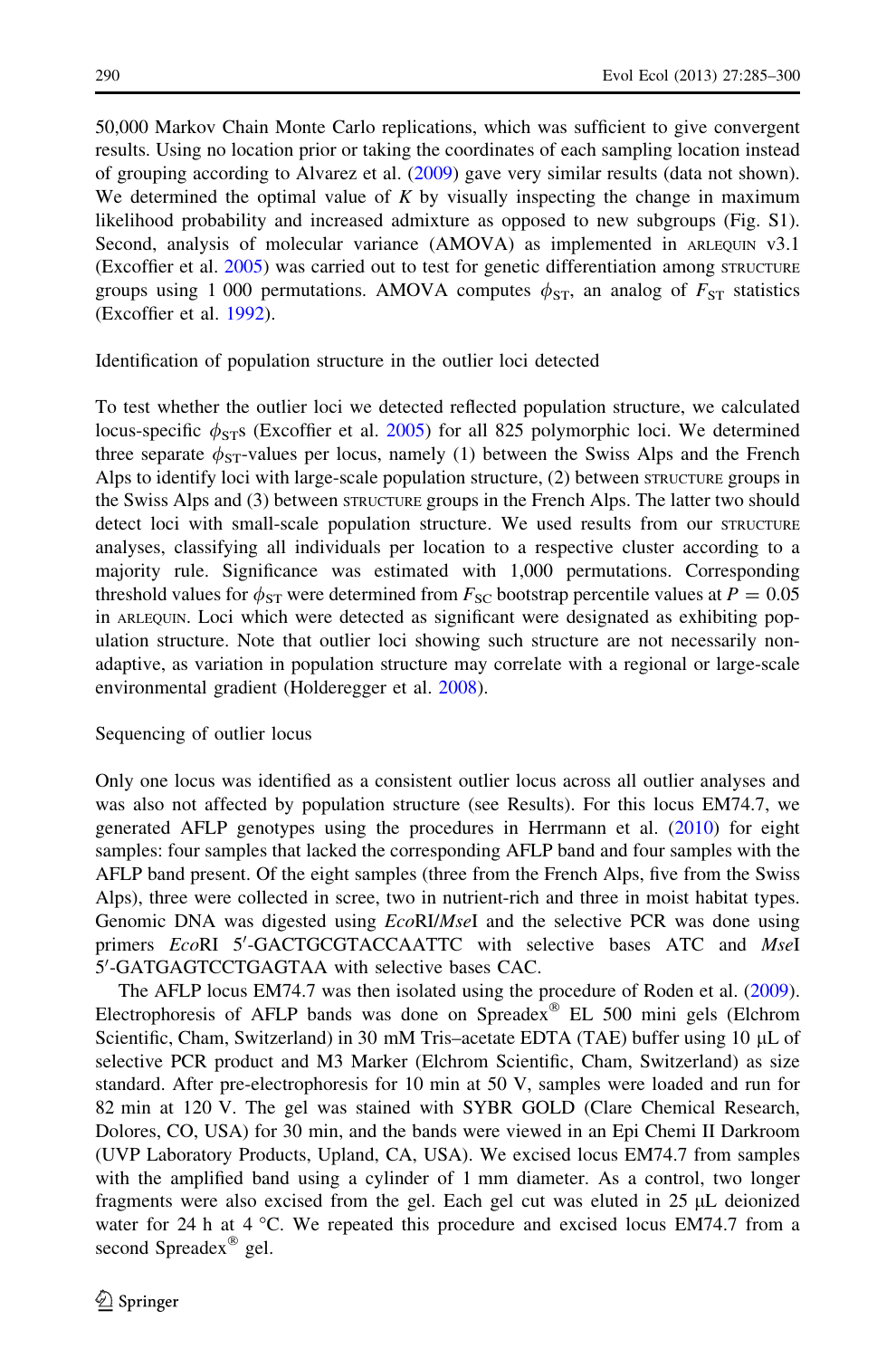The excised DNA fragments were amplified using primers designed for the adaptor sequences  $(EcoRI + 0$  and  $MseI + 0)$  as described in Roden et al. [\(2009](#page-16-0)). The PCR products were purified using the MinElute Kit (QIAGEN, Hilden, Germany), and sequencing reactions were performed in both directions with BigDye® Terminator Cycle Sequencing Kit v1.1 (Applied Biosystems, Foster City, CA, USA). Sequences were determined on an ABI 3130 Genetic Analyzer (Applied Biosystems, Foster City, CA, USA). Alignment of sequences was done using CLC SEQUENCER VIEWER (CLC bio, Aarhus, Denmark), and the obtained consensus sequence was BLASTed against the nucleotide database of GenBank (Altschul et al. [1990](#page-14-0)).

#### **Results**

#### Outlier analysis

The DFDIST analyses identified 34 outlier loci (7.7 % of all loci) in the Swiss Alps, 37 outlier loci (7.4 %) in the French Alps and 32 outlier loci (6.1 %) in the cumulative dataset of the Swiss and French Alps combined (Fig. [2](#page-8-0)). Thus, the percentage of outlier loci detected was consistent with previous genome scan studies (Bonin et al. [2006](#page-14-0)). Two loci, EM74.7 and PM179.6, were the only outlier loci detected in both alpine regions (Figs. [2,](#page-8-0) [3](#page-9-0)a). Locus EM74.7 was also detected as an outlier locus in the cumulative dataset. Furthermore, locus EM74.7 consistently had a higher frequency of fragment presence in moist habitats in all analyses (Fig. [4](#page-9-0)).

Population structure

Based on results of STRUCTURE, we observed two clusters in the Swiss Alps, namely the southeastern Swiss Alps and the central/northeastern Swiss Alps ( $\phi_{ST} = 0.1318$ ,  $P<0.001$ ). These two clusters only partially matched the groupings created by Poncet et al. ([2010\)](#page-15-0) owing to our dataset being reduced to Swiss samples only. In the French Alps, three clusters were identified, namely the two mountain massifs Vercors and Chartreuse and the region Brionconnais ( $\phi_{ST} = 0.2812$  $\phi_{ST} = 0.2812$  $\phi_{ST} = 0.2812$ ,  $P \lt 0.0001$ ; Figs. 1, S1). There was no coincidence of identified clusters with habitat types.

We found significant large-scale population structure for a total of 113 loci (13.7 % of all loci; corresponding threshold value  $\phi_{ST} = 0.25$ ). This reduced the number of confident outlier loci in each DFDIST analysis (Fig. [3b](#page-9-0)), but neither affected locus EM74.7 nor locus PM179.6.

In the next step, we detected 104 loci (12.6 % of all loci; corresponding threshold value  $\phi_{ST} = 0.15$ ) with small-scale population structure among the structure groups within the Swiss Alps. This reduced the number of confident outlier loci in the Swiss Alps, but also did not affect loci EM74.7 and PM179.6 (Fig. [3](#page-9-0)c). Finally, we detected 110 loci (13.3 % of all loci; corresponding threshold value  $\phi_{ST} = 0.30$ ) with small-scale population structure between the STRUCTURE groups in the French Alps, reducing the number of confident outlier loci in the French Alps, but again not affecting loci EM74.7 and PM179.6 (Fig. [3c](#page-9-0)).

Outlier sequence and its localization in the Arabidopsis genome

We sequenced 41 bp (78 bp including selective bases and both adaptors) of locus EM74.7 (GenBank accession no. HM594277.1), which was the only AFLP locus consistently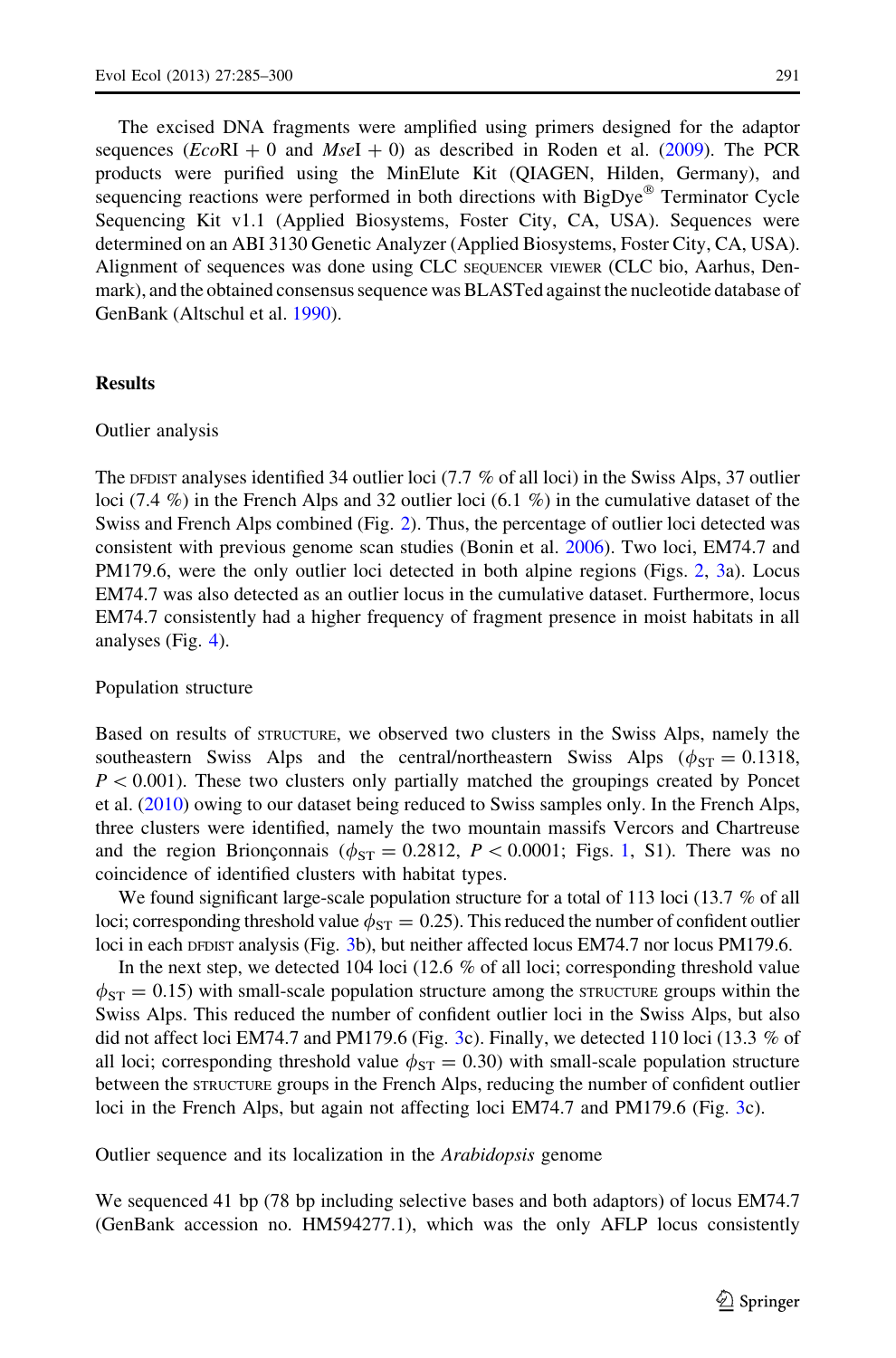<span id="page-8-0"></span>Fig. 2 Plots of DFDIST analyses (Beaumont and Balding [2004;](#page-14-0) Beaumont and Nichols [1996\)](#page-14-0) to detect outlier loci that are more strongly differentiated among habitat types than expected under neutrality in A. alpina. The distribution of  $F_{ST}$  values is shown as a function of heterozygosity  $(H_e)$  for (a) the Swiss Alps, (b) the French Alps, and (c) the cumulative dataset (i.e. the Swiss and French Alps combined). The solid line depicts the 95 % confidence interval, and each dot represents a single AFLP locus. Filled dots above the solid line indicate outlier loci indicative of divergent selection, and open circles below the solid line designate neutral loci. Marked with an arrow are the outlier loci EM74.7 and PM179.6



detected as an outlier locus in all analyses and not showing locus-specific population structure. In a nucleotide BLAST search, locus EM74.7 gave four significant hits  $(E-value < 0.16$ ; note that short sequences often have relatively high E-values). The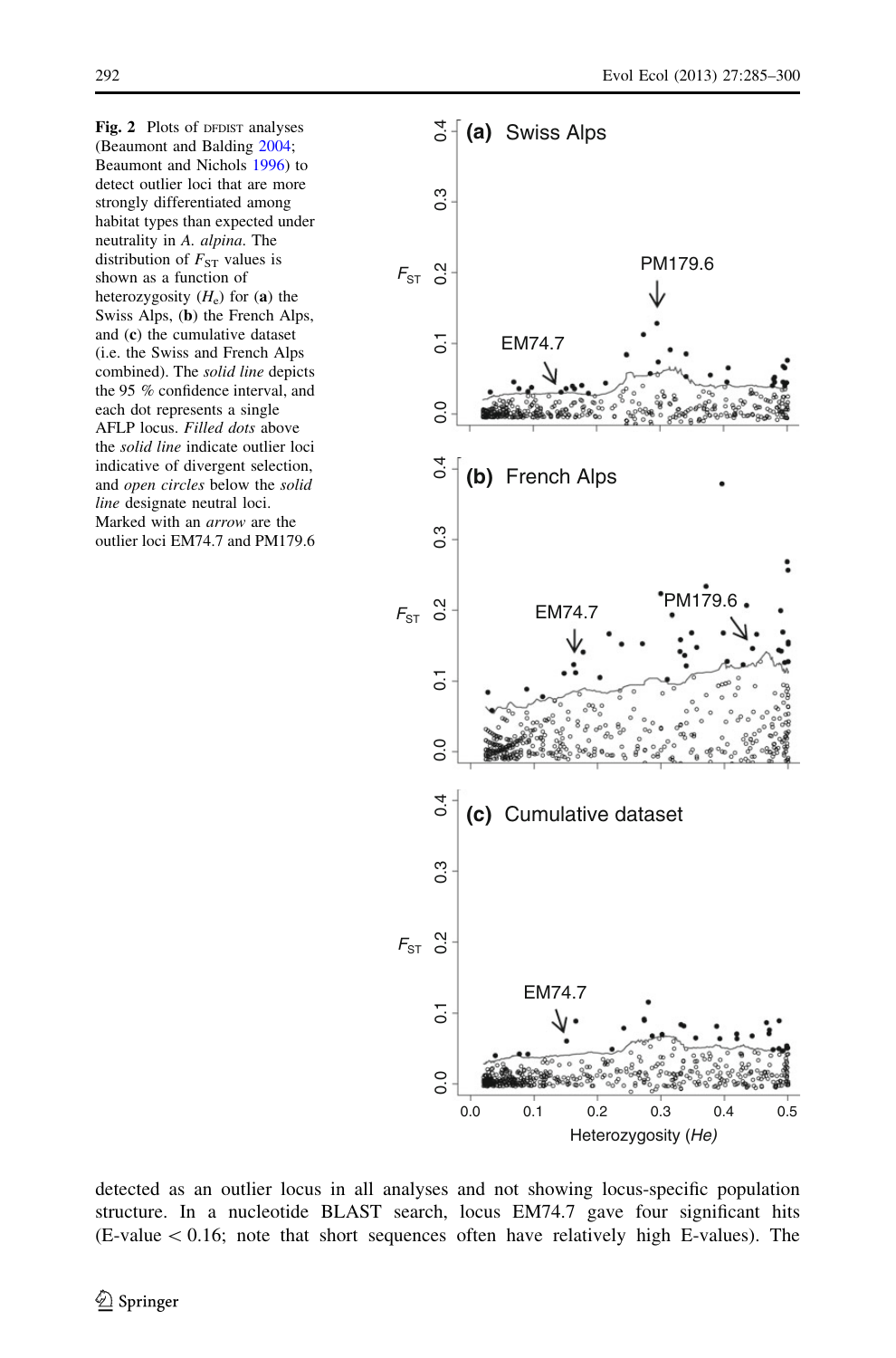<span id="page-9-0"></span>

Fig. 3 Venn diagrams showing the effect of significant hierarchical population structure on the number of outlier loci among habitat types in A. alpina. Each Venn diagram shows the overlap of outlier loci detected in the Swiss Alps, the French Alps, and the cumulative dataset (i.e. the Swiss and French Alps combined). (a) Total number of outlier loci found in all three outlier analyses. (b) Number of outlier loci showing no hierarchical population structure on large spatial scale, between the Swiss and French Alps. (c) Number of outlier loci showing no hierarchical population structure at small spatial scale among STRUCTURE groups within the Swiss and French Alps. (d) Total number of outlier loci showing no hierarchical population structure



Fig. 4 Frequency of presence of (a) locus EM74.7 and (b) locus PM179.6 in A. alpina across the three habitat types scree, nutrient-rich and moist. Crosses: Swiss Alps; Triangles: French Alps; Squares: Cumulative dataset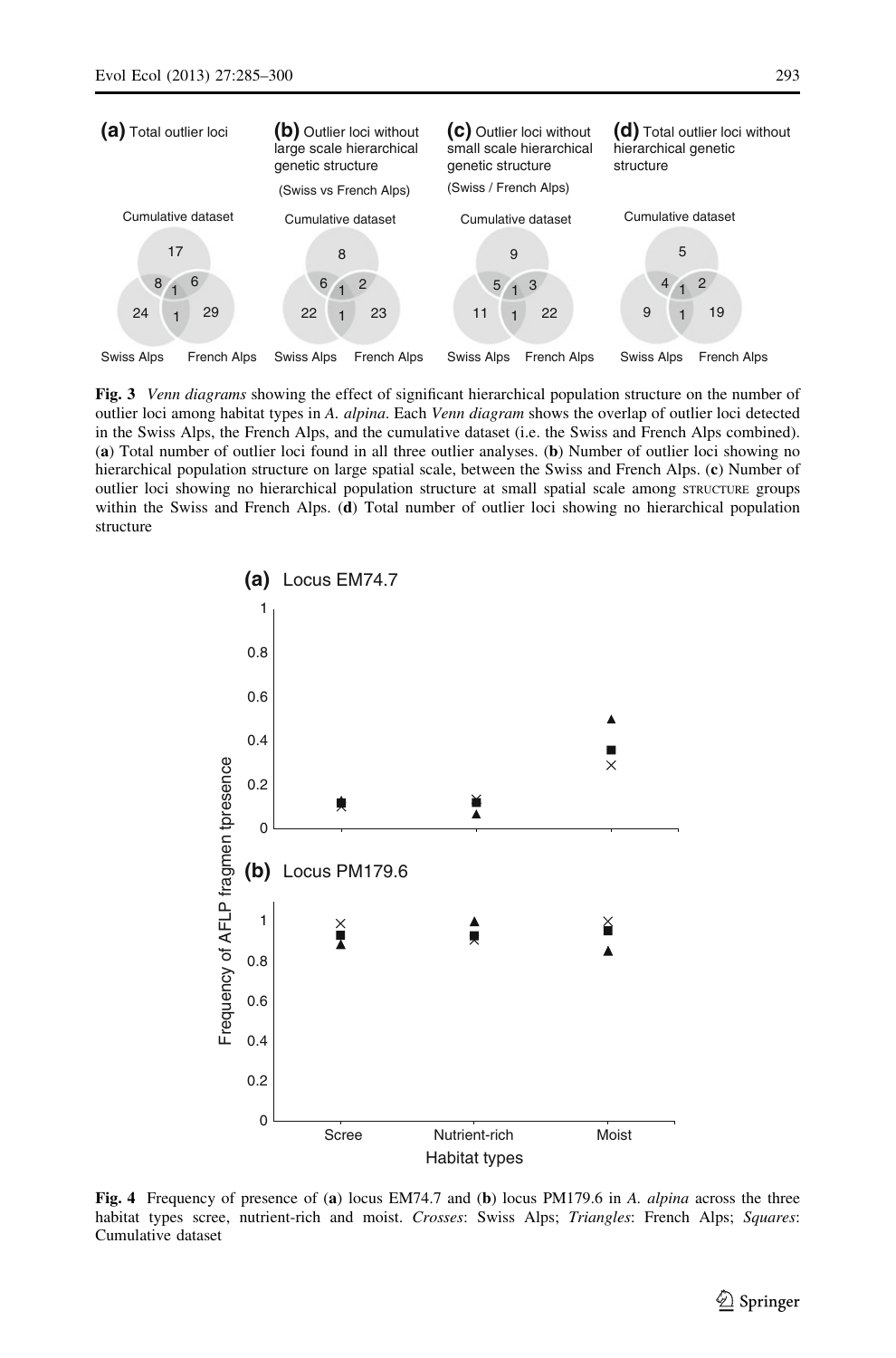sequence of locus EM74.7 matched with the SIT4 phosphatase-associated family protein in A. lyrata (GenBank accession no. XM\_002890826.1, max. score 42.1, max. identity =  $96\%$ ). In A. thaliana, the outlier sequence also matched with the SIT4 phosphataseassociated family protein (At1g30470; GenBank accession no. NM\_102783.4, max. score 42.1, max. identity  $= 96\%$ ) as well as with a full length cDNA sequence associated with gene At1g30470 (GenBank accession no. BX818019.1, max. score 42.1, max. identity  $= 96 \%$ ), and a complete BAC sequence on chromosome 1 (GenBank accession no. AC009917.2, max. score 42.1, max. identity  $= 96 \%$ ). By aligning these sequences, regions of high conservation were revealed among species. Figure 5 illustrates the alignment of the short sequence of locus EM74.7 in A. alpina and the SIT4 phosphataseassociated family proteins in A. lyrata and A. thaliana.

#### **Discussion**

Species inhabiting different habitat types may be exposed to divergent selection pressures, which could lead to adaptive population differentiation. Genome scans followed by outlier analysis are a feasible method to detect genes or (more likely) genomic regions under selection for habitat types. This method is applicable to non-model organisms which lack genomic background information. However, sequence-characterizing outlier loci is a step rarely done in outlier studies using non-model organisms. In this study, our goal was to detect habitat-mediated selection in the alpine plant A. *alpina* by comparing samples from different habitat types across two independent regions of the European Alps. In a suite of stringent analyses, we found one locus as a consistent outlier locus for downstream analysis, whose sequence matched to a coding region in Arabidopsis genomes. In the following, we interpret the environmental link of the consistent outlier locus detected and discuss the stringency and limitations of our study.

#### Outlier loci

The outlier analyses performed in this study revealed that divergent selection affected 6–7.7 % of loci among all analyses. Almost all of these outlier loci were limited to either the Swiss or French Alps and were not replicated across the two alpine regions. This may be a result of (1) most outlier loci showing only weak selection, (2) selection mainly acting on a local scale or (3) the detection of false positive outlier loci (Minder and Widmer [2008\)](#page-15-0). On the other hand, outlier loci which are detected as outlier loci in several independent regions or environmental gradients may be considered to be under replicated divergence (Nosil et al. [2009;](#page-15-0) Schmidt et al. [2008\)](#page-16-0). Therefore, we applied such a strict

|     |                                                                             |          |                                                              |   |                      | 3' |
|-----|-----------------------------------------------------------------------------|----------|--------------------------------------------------------------|---|----------------------|----|
|     | (a) Arabis alpina locus EM74.7                                              | $\cdots$ | G'AATTCATCACCA GATGAAACCACAGAGAAGTCACCAGTTGCAACAAGTGGTGT'TAA |   |                      |    |
|     | Arabidopsis thaliana SIT4 phosphatase-associated<br>family protein sequence | $\cdots$ | G'AATTCAACGCCAGATGAAACCACAGAGAAGTTACCAGATGAGA GTGGTGT TGA    |   | $\ddot{\phantom{1}}$ |    |
| (C) | Arabidopsis lyrata SIT4 phosphatase-associated family<br>protein sequence   |          | G'AATTCAACGACAGATGAAACCACAGAGAAGTTACCAGATGAGA___GTGGTGT TGA  | ٠ |                      |    |

Fig. 5 Alignment of sequences of locus EM74.7 in (a) A. *alpina* and the putative homologue sequences of the SIT4 phosphatase-associated family protein in (b) A. thaliana (GenBank accession no. NM\_102783.4) and (c) A. lyrata (GenBank accession no. XM\_002890826.1). Nucleotide differences in the sequences are marked with dots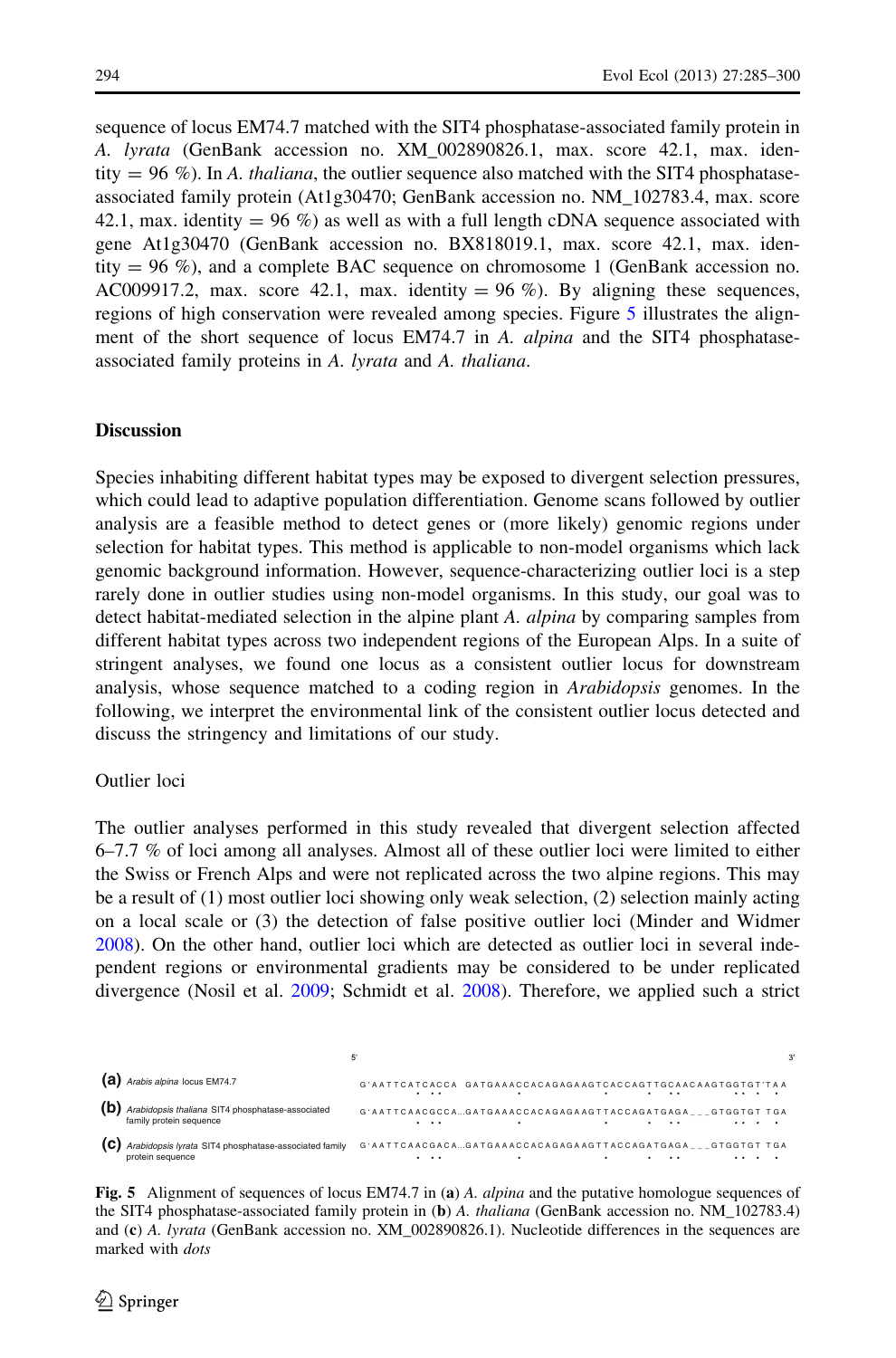criterion to our dataset and only retained those outlier loci detected in both alpine regions under study. The Swiss and French Alps were considered as independent since they were significantly differentiated ( $F_{ST} = 0.1652$ ,  $P \lt 0.0001$ ) in a STRUCTURE analysis of our dataset by Poncet et al. ([2010\)](#page-15-0). In addition, a phylogeographic analysis of A. *alpina* from the Alps in Ansell et al. [\(2008](#page-14-0)) showed populations in the two alpine regions as diverged lineages, which was confirmed by Alvarez et al. ([2009\)](#page-14-0).

By the approach of replicating outlier analyses across the alpine regions, we were left with two consistent outlier loci, EM74.7 and PM179.6. Similar studies using outlier analysis have also remained with a low number of outlier loci once replicates across regions or environmental gradients were considered (e.g. Miller et al. [2007;](#page-15-0) Nosil et al. [2009;](#page-15-0) Oetjen et al. [2010](#page-15-0); Poncet et al. [2010](#page-15-0)). This could be a result of some potentially relevant outlier loci being discarded due to the stringency. Nevertheless, our consistent outlier loci show the strongest signals of selection and are not likely to be affected by population structure (see below). Therefore, they are best suited for downstream applications such as sequence characterization, reciprocal transplant experiments or expression studies (Holderegger et al. [2008](#page-15-0)).

Locus EM74.7 was considered to be a particularly strong candidate because this locus was replicated as an outlier across the alpine regions and also detected in a cumulative analysis. We considered such a pattern as pre-condition for a reliable outlier under the assumption that an allele under selection for a particular environmental response such as habitat type is potentially targeted by selection across all sampling sites (Verhoeven et al. [2008\)](#page-16-0). Locus EM74.7 further showed a significantly higher frequency of fragment presence in moist as compared to the other two habitat types (Fig. [4a](#page-9-0)). Such a significant change in allele presence/absence among habitat types or along environmental gradients conforms to our expectations. Even though locus PM179.6 was also detected across both alpine regions, this locus was of less interest because it was not detected in the cumulative analysis because its fragment frequencies were not consistently correlated with habitat types in both regions (Fig. [4](#page-9-0)b). Therefore, we considered locus EM74.7 to be best suited for downstream analysis, while we cannot rule out that locus PM179.6 is also within or linked to a genomic region under selection.

#### Habitat-mediated divergence

Previous studies using outlier analysis in habitat-mediated selection studies have identified particular loci responsible for local adaptation (Galindo et al. [2011](#page-15-0); Keller et al. [2010;](#page-15-0) Shikano et al. [2010;](#page-16-0) Wilding et al. [2001\)](#page-16-0). The classical example is the detection of outlier loci in L. saxatilis for ecotypes with different shell types occurring in distinct habitat types across coastal shores (Wilding et al. [2001](#page-16-0)). Recently, a genome scan using next-generation sequencing has revealed that functional annotations of contigs containing outlier loci for these Littorina ecotypes are coding for shell matrix and muscle proteins (Galindo et al. [2011\)](#page-15-0).

In order to detect the underlying function of locus EM74.7, we, likewise, isolated and sequence-characterized this locus and BLASTed the sequence against the Arabidopsis genome. The sequence obtained matched the SIT4 phosphatase-associated family protein (SAPs) in A. thaliana and A. lyrata. This protein is potentially conserved in the Brassicaceae family since it was detected in A. thaliana, A. lyrata, and A. alpina, the latter of which is phylogenetically distantly related (see Beilstein et al. [2006\)](#page-14-0), however the role of SAPs in plants is unknown. In Saccharomyces cerevisiae, SAPs interact with a catalytic subunit (SIT4) of a type 2A-related protein phosphatase (Luke et al. [1996\)](#page-15-0). SIT4 functions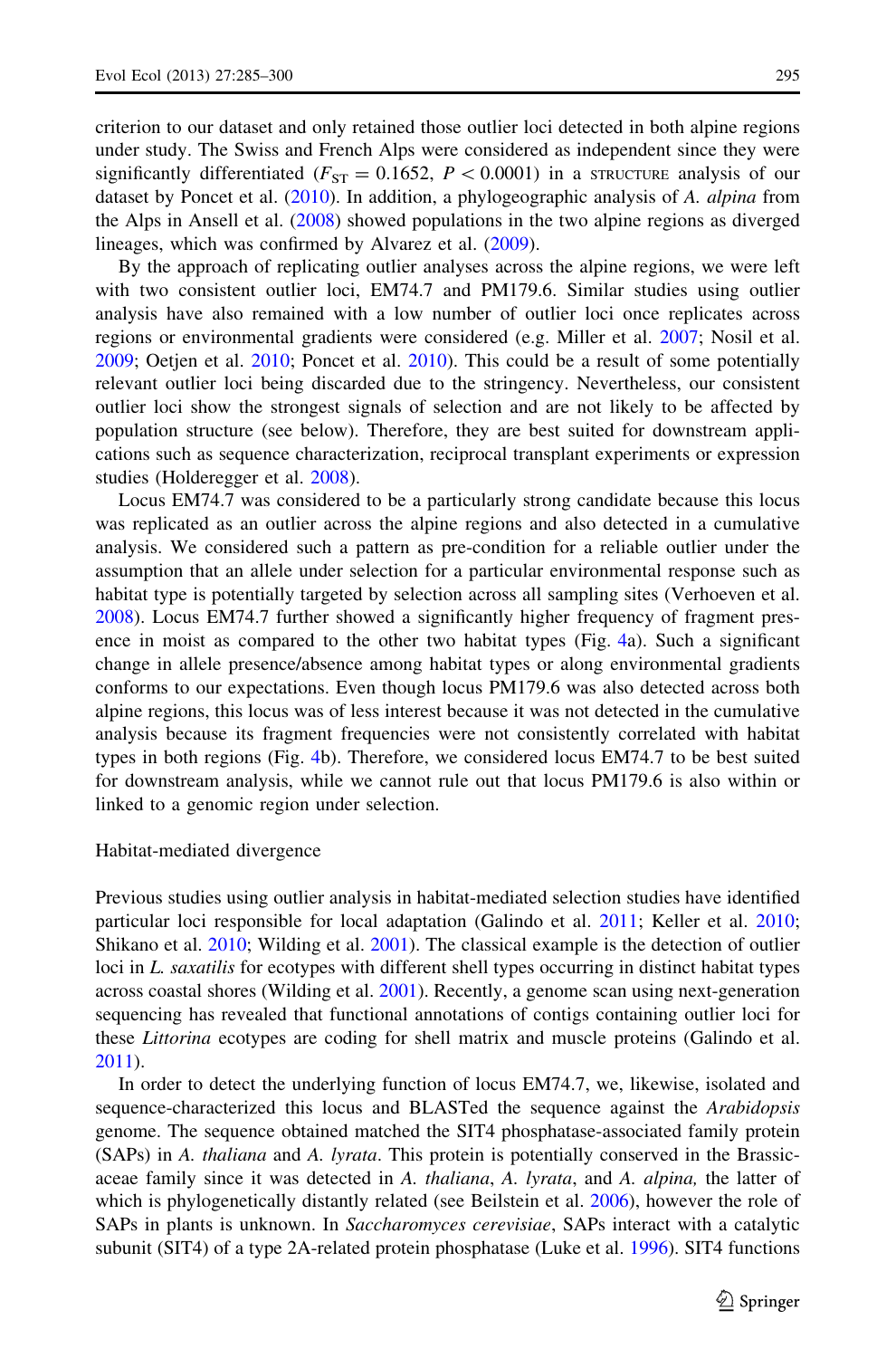in the execution of the start phase in the cell cycle (Luke et al. [1996\)](#page-15-0). During this phase, cells may exit the cell cycle as a response to nutrient limitations or commit to cell division. Experiments in yeast have revealed that SAPs are unable to function in the absence of SIT4 and vice versa (Luke et al. [1996](#page-15-0)). However, without additional information of the underlying function or the selection factors involved in A. *alpina*, the role of SAPs in habitat-mediated selection remains speculative. Moreover, it should be kept in mind that SAP might not itself be the target of selection, but only in linkage disequilibrium with the gene of adaptive relevance.

The selective force behind habitat-mediated selection in A. alpina is not likely as clear as in the case of shell shape in Littorina. Outlier analysis only tests for population divergence and does not directly determine the particular selection factor acting upon the outlier loci or the linked genomic region (Stinchcombe and Hoekstra [2007](#page-16-0); Storz [2005\)](#page-16-0). In another analysis of the same dataset, Poncet et al. [\(2010](#page-15-0)) used a regression analysis in an environmental association study to detect loci correlated to environmental variables extracted from topo-climatic GIS layers of the European Alps. They detected several loci which were common in both the Swiss and French Alps and were related to mean annual minimum temperature. Thus, using an environmental association analysis has the advantage that a putative selection force can be determined such as annual minimum temperature. However, the selective agent behind adaptation to scree, nutrient-rich and moist habitat types most likely integrates across many ecological factors and temporal dynamics which cannot be captured by annual means such as used by Poncet et al.  $(2010)$  $(2010)$ . Along the same line, environmental association studies often rely on environmental data of coarse resolution and which are interpolated on the basis of measurements from climatic stations (Gugerli et al. [2008](#page-15-0)). In turn, our sampling considered distinct habitat types with characteristic site conditions, which we see as an important consideration for outlier and environmental association studies in the future. When comparing our results with the findings of Poncet et al.  $(2010)$  $(2010)$  and Manel et al.  $(2010b)$  $(2010b)$  $(2010b)$ , we note that locus EM74.7 was not identified as a marker that associated to any of the environmental parameters tested by Poncet et al. [\(2010](#page-15-0)), whereas Manel et al. ([2010b](#page-15-0)) found only weak associations of this marker at the local scale, notably to summer precipitation in two of the three areas of the French region (S. Manel, unpublished data). The latter suggests that water availability in a given site may indeed be considered a crucial driver of local adaptation. On the other hand, habitat-mediated adaptation may involve the interaction of multiple selection factors ranging from water use efficiency or anoxia tolerance to nitrogen uptake or competition (reviewed in Reich et al. [2003](#page-15-0)). In the serpentine-soil mediated selection described by Turner et al. ([2010\)](#page-16-0), the authors speculated that candidate single nucleotide polymorphisms detected in the genome of A. *lyrata* may result from deleterious mutations which cause non-adapted individuals to perish. Similarly, we could consider that non-adapted individuals (individuals with a mutation at locus EM74.7 or the corresponding linked gene) of A. alpina had a lower fitness in moist habitats and were ultimately unable to grow and reproduce. However, follow-up investigations should be conducted to test whether such fitness advantages exist under natural conditions.

#### Population structure

To rigorously test the reliability of our outlier loci, we attempted to distinguish signals of selection from neutral signals of historical or demographical events causing population structure. Historical or demographical signals can mimic selection and lead to the detection of a large number of false positive outlier loci in outlier analysis (Excoffier et al. [2009](#page-14-0)).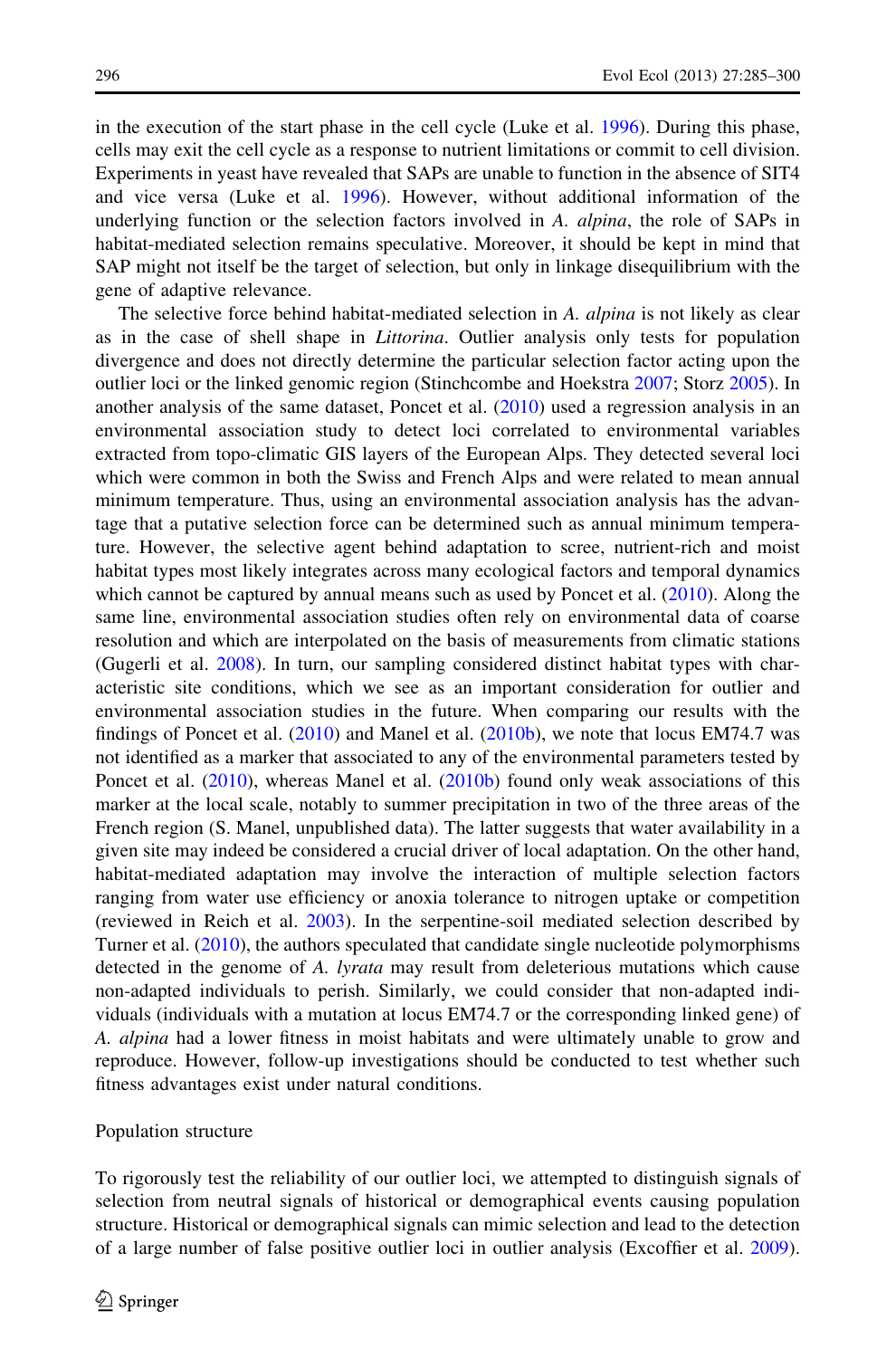Loci EM74.7 and PM179.6 in A. *alpina* were the only two AFLP markers detected as consistent outliers across two independent regional replicates. Therefore it is unlikely that the effects of neutral processes caused high population divergence among habitat types in both regions (Bonin et al. [2006;](#page-14-0) Campbell and Bernatchez [2004;](#page-14-0) Luikart et al. [2003;](#page-15-0) Nosil et al.  $2009$ ; Storz  $2005$ ; Vasemägi and Primmer  $2005$ ). As a second test, we a posteriori searched for substantial population structure at a small and a large spatial scale in identified outlier loci. This differs from recently developed methodologies for outlier detection, which a priori test for population structure (Excoffier et al. [2009\)](#page-14-0). As expected, a large number of outlier loci showed confounding population structure at both scales. However, the strongest candidate, locus EM74.7, as well as locus PM179.6 were not affected by population structure. This suggests that neutral processes, as far as we could test, were not interfering with the signals of selection at these outlier loci. Nevertheless, it should be noted that loci showing strong population genetic structure are not necessarily neutral; so removing them from the list of outlier loci is only a precaution to avoid targeting at potentially false positives for downstream analyses, e.g. the functionality of a particular locus.

#### Conclusion

Identifying loci linked to genomic regions potentially under selection is still part of the exploratory stage in the work to find genes underlying relevant adaptive genetic variation (Manel et al. [2010a](#page-15-0); Reusch and Wood [2007](#page-15-0)). Although we have gone one step further than most previous investigations in this field by sequence-characterizing the outlier locus of interest, we are still limited by the functional proof of the evolutionary relevance of the genomic polymorphisms detected. In theory, the underlying genomic position of an outlier locus is not assumed to be the direct target of selection, and at this point we lack the experimental evidence to interpret the gene(s) to which this outlier locus is linked. In our dataset, Poncet et al.  $(2010)$  $(2010)$  detected linkage disequilibrium for 3.5 % of the 825 loci tested. In the analysis of Poncet et al. [\(2010](#page-15-0)), a large number of loci associated to environmental variables showed linkage, potentially pinpointing a genomic region of interest. However, in our analysis we only detected one locus of interest, therefore, we cannot evaluate its linkage with other outliers or genes of ecological relevance. On the other hand, we also cannot exclude the possibility that the coding region to which our outlier locus matched indeed represents the ''needle in the haystack'' and is directly involved in habitatmediated selection. It is more likely that the needle has not been found but that we are zooming in on the section of hay in which it is hidden. Therefore, we believe that in this study we found a candidate genomic region for further intensive evaluation once the full genome sequence of A. alpina is available, e.g. testing for adaptive responses in field trials and functional tests at the molecular level (Kawecki and Ebert [2004\)](#page-15-0).

The detection of a putative outlier locus that is consistently related to habitat types offers the possibility to study adaptive genetic diversity across complex landscapes. Especially with the present concern of climate change, isolating adaptive genes will enable us to measure how beneficial gene variants are distributed and may spread among populations (Holderegger et al. [2010\)](#page-15-0), revealing the adaptive potential of populations and their putative range changes. A next step is to detect the polymorphisms causing the genetic pattern at outlier loci and to confirm the linkage of identified outlier loci to known genes under selection. Final proof should come from testing the adaptive relevance of putative outlier loci in their natural environment. For instance, the allelic frequency of an outlier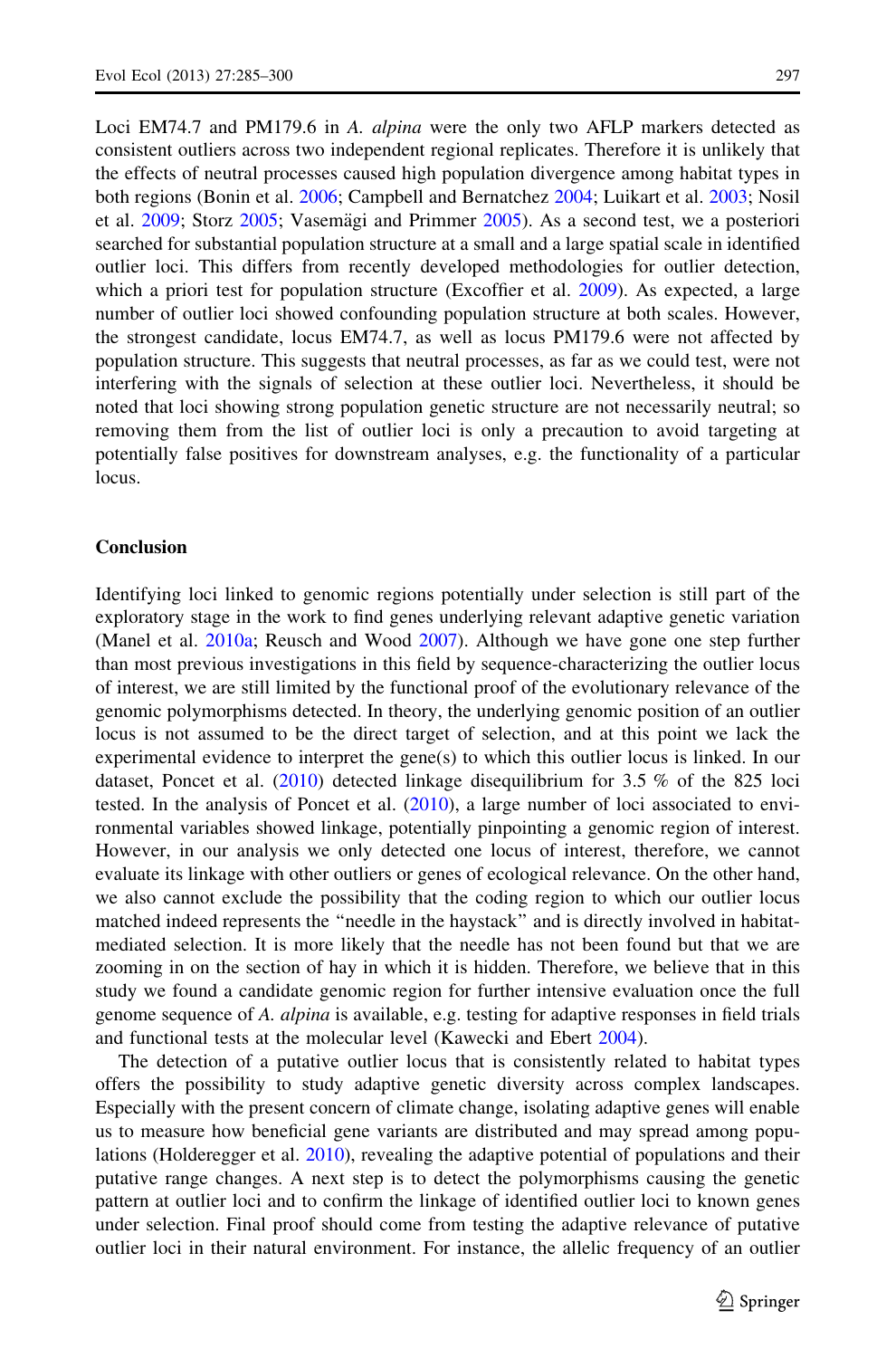<span id="page-14-0"></span>locus found in a particular environmental setting could be verified across a set of independent natural samples. In conclusion, this study represents a first step towards understanding the molecular basis of habitat-mediated selection for the alpine plant A. alpina, and we consider locus EM74.7 indicative of a genomic region of high interest in this species' adaptation to habitat type worth further genomic exploration.

Acknowledgments We would like to thank Doris Herrmann, René Graf, Conny Thiel-Egenter, Annina Bürgi, Nathalie Baumgartner, Fabio Rimensberger, Rolland Douzet, Serge Aubert, Ludovic Gielly, Delphine Rioux and Claire Redjadj for help in sampling and AFLP genotyping, Sabine Brodbeck for sequence characterization, György Sipos and Christoph Sperisen for advice on the functioning of SIT4 phosphatase-associated family proteins, and Sarah Bryner, Debbie Zulliger and several anonymous reviewers for their valuable comments on the manuscript. Funding was provided by the CCES-BIO-CHANGE project of the ETH domain. S. M. was supported by the Institut Universitaire de France.

#### References

- Alonso-Blanco C, Aarts MGM, Bentsink L, Keurentjes JJB, Reymond M, Vreugdenhil D, Koornneef M (2009) What has natural variation taught us about plant development, physiology, and adaptation? Plant Cell 21:1877–1896
- Altschul SF, Gish W, Miller W, Myers EW, Lipman DJ (1990) Basic local alignment search tool. J Mol Biol 215:403–410
- Alvarez N, Thiel-Egenter C, Tribsch A, Holderegger R, Manel S, Schönswetter P, Taberlet P, Brodbeck S, Gaudeul M, Gielly L, Küpfer P, Mansion G, Negrini R, Paun O, Pellecchia M, Rioux D, Schüpfer F, van Loo M, Winkler M, Gugerli F, IntraBioDiv Consortium (2009) History or ecology? Substrate type as a major driver of spatial genetic structure in Alpine plants. Ecol Lett 12:632–640
- Ansell SW, Grundmann M, Russell SJ, Schneider H, Vogel JC (2008) Genetic discontinuity, breedingsystem change and population history of *Arabis alpina* in the Italian Peninsula and adjacent Alps. Mol Ecol 17:2245–2257
- Assefa A, Ehrich D, Taberlet P, Nemomissa S, Brochmann C (2007) Pleistocene colonization of afro-alpine 'sky islands' by the arctic-alpine Arabis alpina. Heredity 99:133–142
- Beaumont M, Balding DJ (2004) Identifying adaptive genetic divergence among populations from genome scans. Mol Ecol 13:969–980
- Beaumont MA, Nichols RA (1996) Evaluating loci for use in the genetic analysis of population structure. Proc R Soc B 263:1619–1626
- Beilstein MA, Al-Shehbaz A, Kellog EA (2006) Brassicaceae phylogeny and trichome evolution. Am J Bot 93:607–619
- Bonin A, Taberlet P, Miaud C, Pompanon F (2006) Explorative genome scan to detect candidate loci for adaptation along a gradient of altitude in the common frog (Rana temporaria). Mol Biol Evol 23:773–783
- Buehler D, Graf R, Holderegger R, Gugerli F (2012) Contemporary gene flow and mating system of Arabis alpina in a Central European alpine landscape. Ann Bot 109:1359–1367
- Campbell D, Bernatchez L (2004) Genomic scan using AFLP markers as a means to assess the role of directional selection in the divergence of sympatric whitefish ecotypes. Mol Biol Evol 21:945–956
- Excoffier L, Smouse PE, Quattro JM (1992) Analysis of molecular variance inferred from metric distances among DNA haplotypes: application to human mitochondrial DNA restriction data. Genetics 131:479–491
- Excoffier L, Laval G, Schneider S (2005) Arlequin ver. 3.0: an integrated software package for population genetics data analysis. Evol Bioinform Online 1:47–50
- Excoffier L, Hofer T, Foll M (2009) Detecting loci under selection in a hierarchically structured population. Heredity 103:285–298
- Falush D, Stephens M, Pritchard JK (2003) Inference of population structure using multilocus genotype data: linked loci and correlated allele frequencies. Genetics 164:1567–1587
- Falush D, Stephens M, Pritchard JK (2007) Inference of population structure using multilocus genotype data: dominant markers and null alleles. Mol Ecol Notes 7:574–578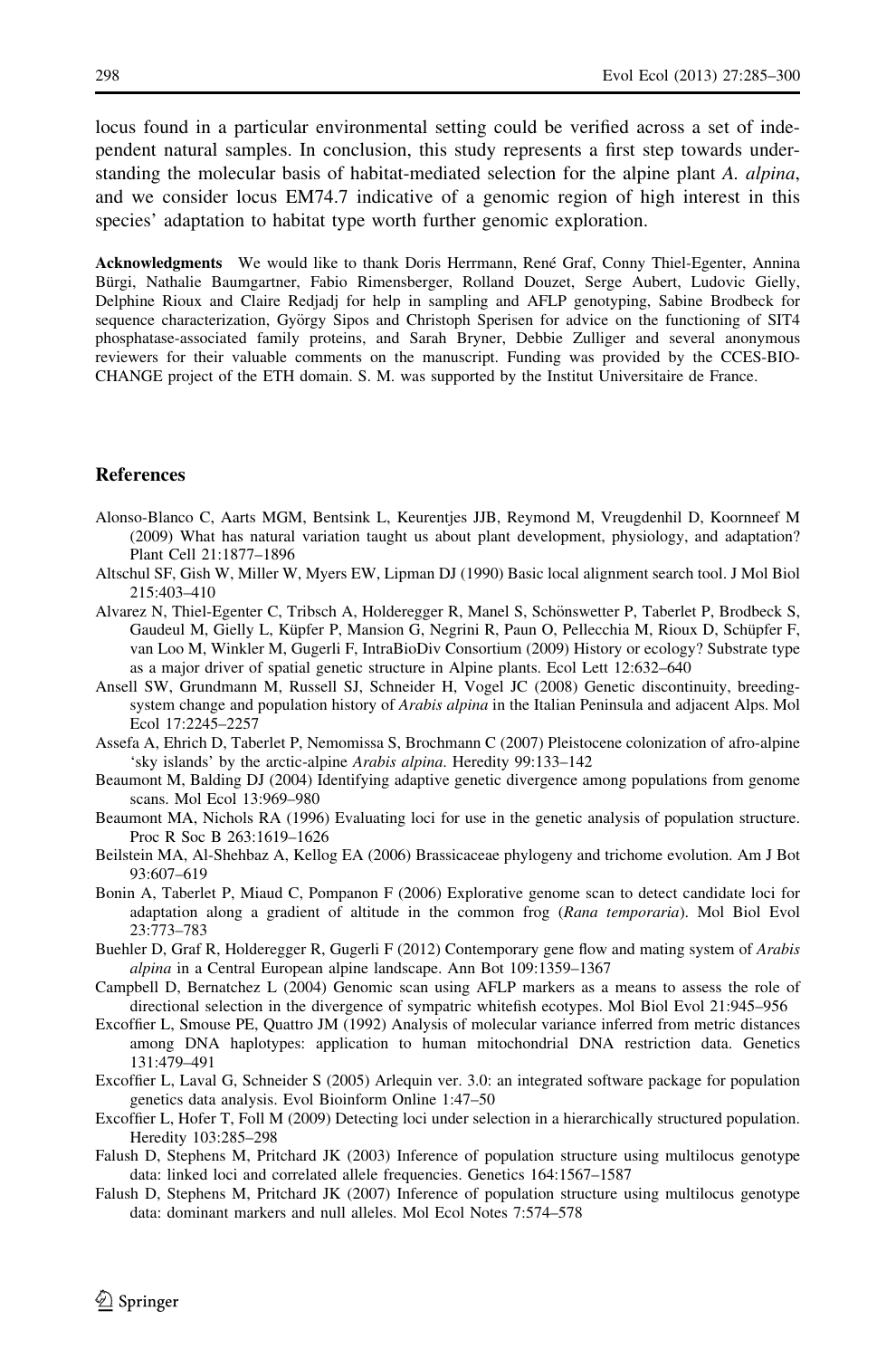- <span id="page-15-0"></span>Galindo J, Grahame JW, Butlin RK (2011) An EST-based genome scan using 454 sequencing in the marine snail Littorina saxatilis. J Evol Biol 23:2004–2016
- Gugerli F, Englisch T, Niklfeld H, Tribsch A, Mirek Z, Ronikier M, Zimmermann NE, Holderegger R, Taberlet P, IntraBioDiv Consortium (2008) Relationships among levels of biodiversity and the relevance of intraspecific diversity in conservation—a project synopsis. Perspect Plant Ecol Evol Syst 10:259–281
- Herrmann D, Poncet BN, Manel S, Rioux D, Gielly L, Taberlet P, Gugerli F (2010) Selection criteria for scoring amplified fragment length polymorphisms (AFLPs) positively affect the reliability of population genetic parameter estimates. Genome 53:302–310
- Hofer T, Ray N, Wegmann D, Excoffier L (2009) Large allele frequency differences between human continental groups are more likely to have occurred by drift during range expansions than by selection. Ann Hum Genet 73:95–108
- Holderegger R, Herrmann D, Poncet B, Gugerli F, Thuiller W, Taberlet P, Gielly L, Rioux D, Brodbeck S, Aubert S, Manel S (2008) Land ahead: using genome scans to identify molecular markers of adaptive relevance. Plant Ecol Divers 1:273–283
- Holderegger R, Buehler D, Gugerli F, Manel S (2010) Landscape genetics of plants. Trends Plant Sci 15: 675–683
- Hubisz MJ, Falush D, Stephens M, Pritchard JK (2009) Inferring weak population structure with the assistance of sample group information. Mol Ecol Res 9:1322–1332
- Jay F, Manel S, Alvarez N, Durand E, Thuiller W, Holderegger R, Taberlet P, François O (2012) Forecasting changes in population genetic structure of Alpine plants in response to global warming. Mol Ecol 21:2354–2368
- Kawecki TJ, Ebert D (2004) Conceptual issues in local adaptation. Ecol Lett 7:1225–1241
- Keller I, Taverna A, Seehausen O (2010) Evidence of neutral and adaptive genetic divergence between European trout populations sampled along altitudinal gradients. Mol Ecol 20:1888–1904
- Koch MA, Kiefer C, Ehrich D, Vogel J, Brochmann C, Mummenhoff K (2006) Three times out of Asia Minor: the phylogeography of Arabis alpina L. (Brassicaceae). Mol Ecol 15:825–839
- Körner C (2003) Alpine plant life: functional plant ecology of high mountain ecosystems. Springer, Berlin
- Luikart G, England PR, Tallmon D, Jordan S, Taberlet P (2003) The power and promise of population genomics: from genotyping to genome typing. Nat Rev Genet 4:981–993
- Luke MM, Della Seta F, Di Como CJ, Sugimoto H, Kobayashi R, Arndt KT (1996) The SAPs, a new family of proteins, associate and function positively with the SIT4 phosphatase. Mol Cell Biol 16:2744–2755
- Manel S, Joost S, Epperson BK, Holderegger R, Storfer A, Rosenberg MS, Scribner KT, Bonin A, Fortin MJ (2010a) Perspectives on the use of landscape genetics to detect genetic adaptive variation in the field. Mol Ecol 19:3760–3772
- Manel S, Poncet BN, Legendre P, Gugerli F, Holderegger R (2010b) Common factors drive adaptive genetic variation at different spatial scales in Arabis alpina. Mol Ecol 19:3824–3835
- Miller NJ, Ciosi M, Sappington TW, Ratcliffe ST, Spencer JL, Guillemaud T (2007) Genome scan of Diabrotica virgifera virgifera for genetic variation associated with crop rotation tolerance. J Appl Entomol 131:378–385
- Minder AM, Widmer A (2008) A population genomic analysis of species boundaries: neutral processes, adaptive divergence and introgression between two hybridizing plant species. Mol Ecol 17:1552–1563
- Nosil P, Funk DJ, Ortiz-Barrientos D (2009) Divergent selection and heterogeneous genomic divergence. Mol Ecol 18:375–402
- Oetjen K, Ferber S, Dankert I, Reusch TBH (2010) New evidence for habitat-specific selection in Wadden Sea Zostera marina populations revealed by genome scanning using SNP and microsatellite markers. Mar Biol 157:81–89
- Poncet BN, Herrmann D, Gugerli F, Taberlet P, Holderegger R, Gielly L, Rioux D, Thuiller W, Aubert S, Manel S (2010) Tracking genes of ecological relevance using a genome scan in two independent regional population samples of Arabis alpina. Mol Ecol 19:2896–2907
- Pritchard JK, Stephens M, Donnelly P (2000) Inference of population structure using multilocus genotype data. Genetics 155:945–959
- Reich PB, Wright IJ, Cavender-Bares J, Craine JM, Oleksyn J, Westoby M, Walters MB (2003) The evolution of plant functional variation: traits, spectra, and strategies. Int J Plant Sci 164(Suppl.): 143–164
- Reusch TBH, Wood TE (2007) Molecular ecology of global change. Mol Ecol 16:3973–3992

Rieseberg LH, Willis JH (2007) Plant speciation. Science 317:910–914

Robertson A (1975) Gene frequency distributions as a test of selective neutrality. Genetics 81:775–785